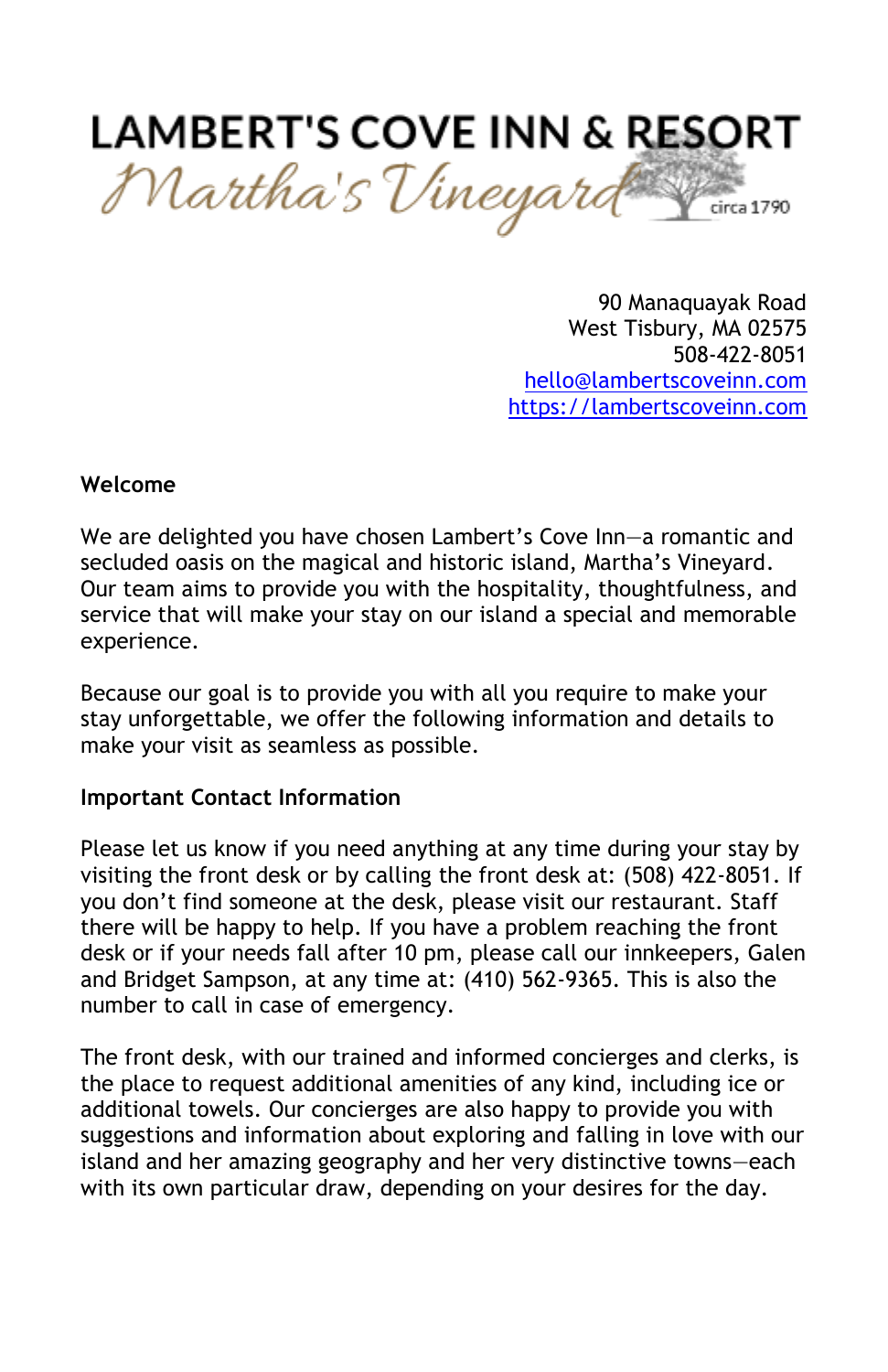# **What you need to know about where we're located**

Lambert's Cove Inn is in a private and pristine, uncrowded part of the island. We are located down a winding road in West Tisbury, up-island, a little less than a 15-minute drive from the ferry in Vineyard Haven. If you have your car when staying with us, you'll have easy access to island exploration. If you do not have a car, please know that we are off the beaten path, and you will need to use taxis, Ubers, and Lyfts to find your way around the island. Our supremely private location offers you the opportunity to settle in for a peaceful visit. Enjoy our 8-acres of grounds, our beautiful gardens, and our pool. Hit our restaurant and bistro for flavor and hospitality. Think of Lambert's Cove Inn as your private, exclusive compound. Lambert's Cove Beach—a beach private to the residents of West Tisbury—is a very short distance away, and you can pedal one of our bikes there—or we can give you a ride down to the beach on our Inn golf cart where you can bask in the sun on one of the Inn's complimentary beach chairs. Just know that we are away from the wonderful hustle bustle of the island and parts of the island will not be easily accessible if you do not have a car. We want you to know this so you can plan your trip accordingly.

# **Basic information for your stay**

- **WiFi:** Guest WiFi
- **Password:** rosie&toast

**Checkout time:** Checkout is 11am. Please contact the front desk if you require a late check out.

**Housekeeping:** Our dedicated housekeeping staff will clean and refresh your room each day unless you let the front desk know you do not desire this service.

**Breakfast**: A lovely breakfast is served in the bar/bistro and restaurant each morning between 8am and 10am. Breakfast is complimentary with your stay and includes fruit and fresh daily-baked pastries from our pastry chef—as well as hot breakfast items, locally sourced whenever possible. Please let the front desk know if you have any dietary restrictions. Our chefs are happy to accommodate any dietary needs.

**Beverages:** Fruit infused water and coffee are available in our garden room all day. If you need any other refreshments during the course of your stay, please contact the front desk. The concierge or our innkeepers can also assist you with bar service or drinks during the day before the restaurant opens.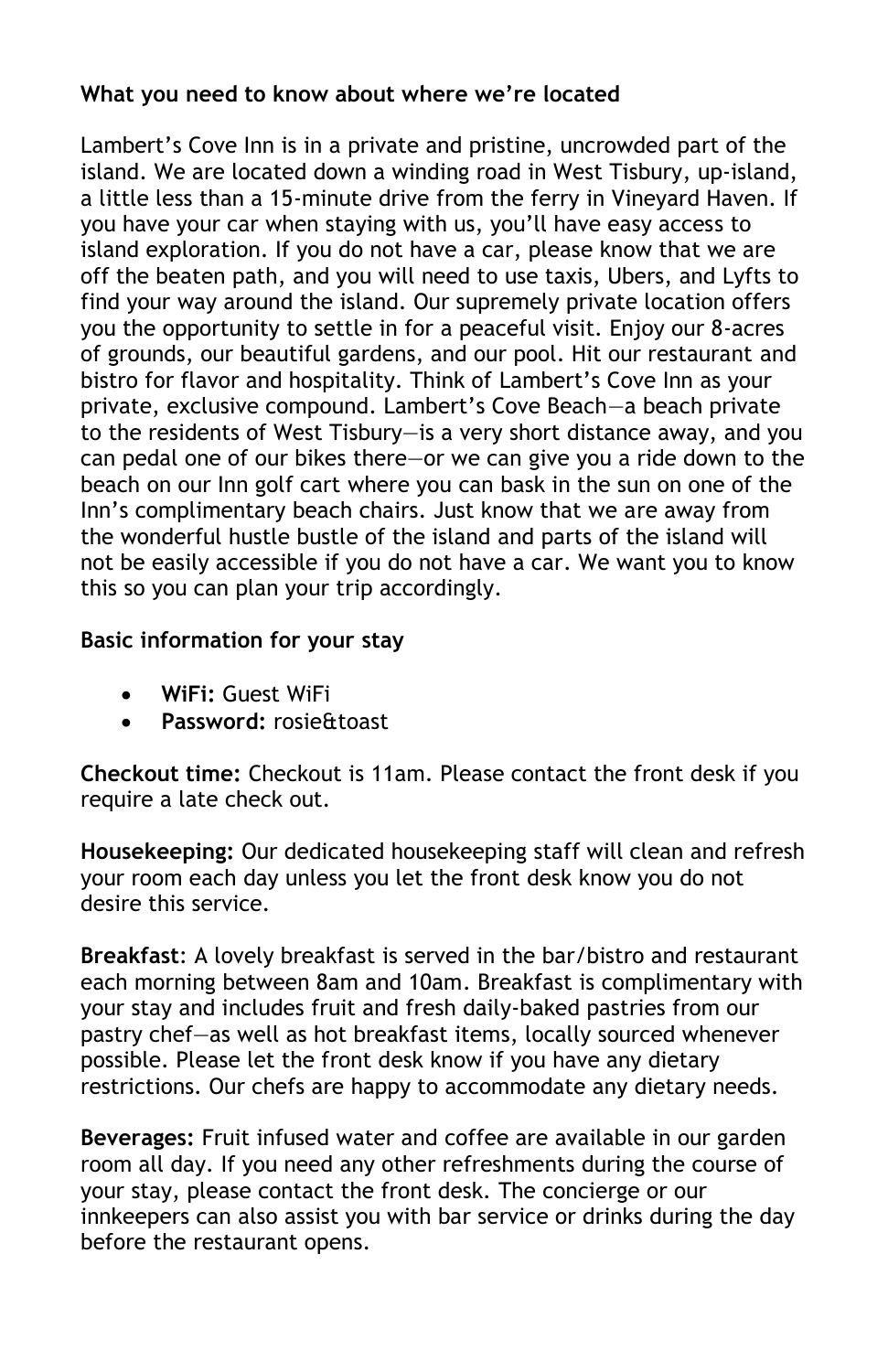# **Our Restaurant: Woods**

Be delighted by the tastes and hospitality of our remarkable restaurant, Woods. Woods features the cuisine of Chef Galen Sampson, whose rustic, locally inspired, and incredibly flavorful dishes are driven by a sense of generosity and a respect for farmers and producers. Sampson, in partnership with his wife, who both spent some time farming themselves, will leave you feeling satisfied and completely taken care of. Woods offers an elegant 4-course prix fixe for your special night out. Beginning in late June, Woods will also offer an a la carte menu in the bistro for those evenings when you want to dine more casually on the Vineyard. Our wine list has been curated by a world-class sommelier and offers delicious wines that pair beautifully with our chef's food.

Please contact the front desk if you'd like to dine at Woods. You can also make reservations online through our web site.

# **Lambert's Cove Beach**

Open only to West Tisbury residents and Lambert's Cove Inn guests, Lambert's Cove Beach is one of the most beautiful stretches of sand and water on the island. Facing west out over Vineyard Sound with a view on the horizon of the Elizabeth Islands, Lambert's Cove Beach is calm and picturesque. Our beach is a great place to walk and to swim; Lambert's Cove offers one of the best views at sunset you'll find on the Vineyard.

Off-season, the beach is always open for a romp with your dogs. Onseason, dogs are allowed on the beach only before 10 am.

The inn offers beach chairs, umbrellas, and beach towels for your beach visit. Ask one of our concierges about chairs and umbrellas. Towels for the beach and pool are provided in a tote bag in your guestroom.

When you return from the beach, please place the chairs on the front porch so we know to clean them. Please leave your used beach towels in the large basket located just outside the front door.

## **Our Pool**

Our private pool, with its trickling waterfall is a most peaceful spot to swim and relax. A perfect place to read or fall asleep in the sun, our pool, surrounded by potted plants and beautiful gardens, offers a private haven for unwinding and relaxing.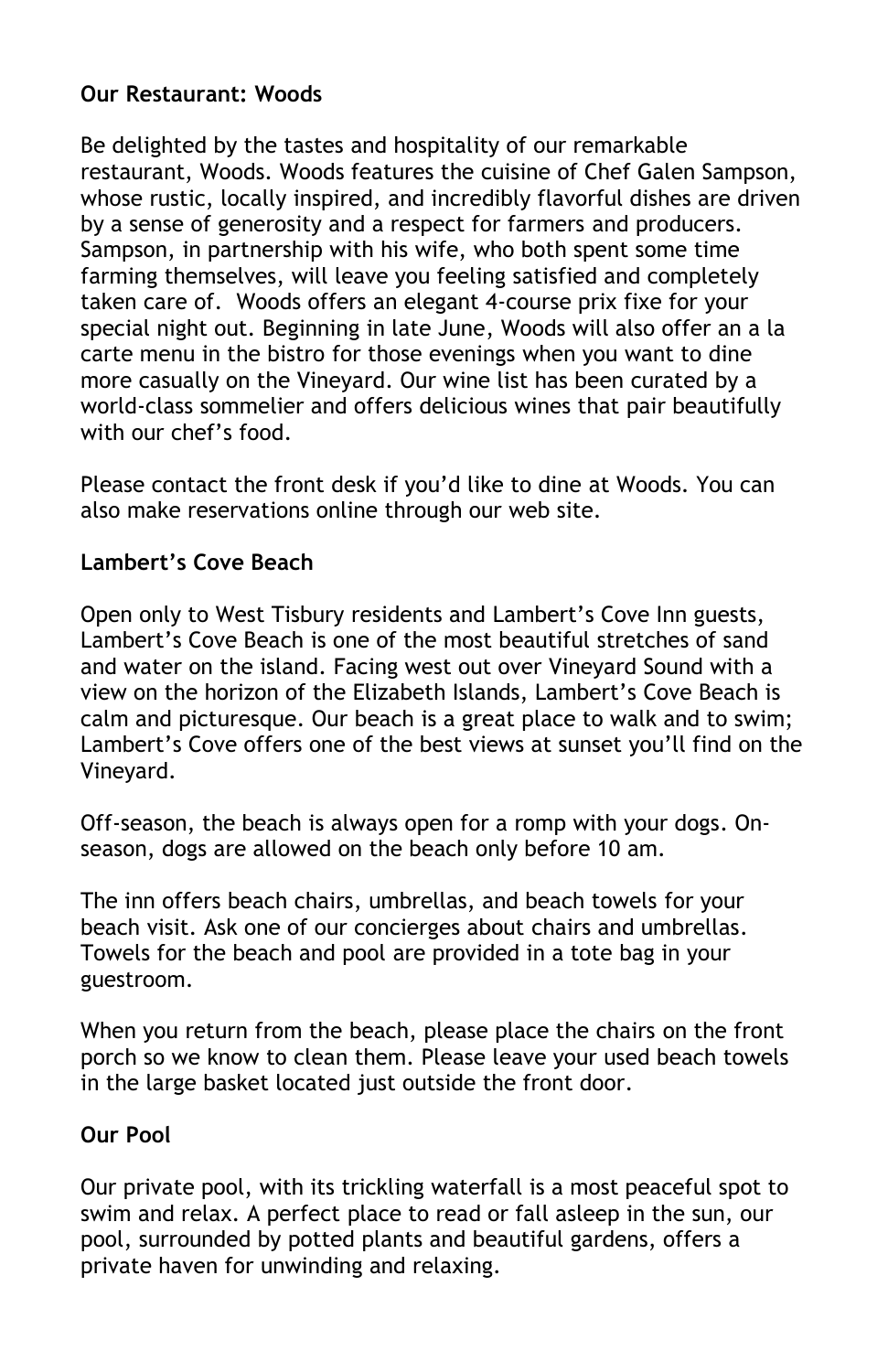#### **Ice House Pond**

Because you're staying at Lambert's Cove Inn, you have access to Ice House Pond, a treasure preserved by the Martha's Vineyard Land Trust that offers one of the most invigorating swims on the island. In the early 1900s, ice was commercially harvested from the pond. Like many of our Up Island experiences, it won't be crowded: Only 20 people may swim at the pond at a time.

## **Around the Island**

Please visit our front desk to chat with our concierges about detailed suggestions for experiencing Martha's Vineyard, but in the meantime, please think about some of these experiences.

## **Bicycle Martha's Vineyard**

In total, 44 miles of bike trails and country roads are laced across Martha's Vineyard, and there's no better way to see the old farmhouses, sweeping pastureland, and stunning Atlantic views here "Up Island." We offer a fleet of well-maintained bikes.

## **Sail the Island**

What better activity while on Martha's Vineyard than some sailing on the open seas? Here is a [link to a complete list of charters,](https://mvol.com/listing-category/boat-charters/) but you can even set out right from Lambert's Cove Beach aboard the [Valora,](https://www.valoracharters.com/) a brand-new 43-foot schooner completed in Maine in 2018, under the helm of Captain Lu Yoder. Available for private charter for a half or full days, contact them [here.](https://www.valoracharters.com/#what-to-expect)

#### **Drive Up Island**

Up Island is the quieter, pastoral section of Martha's Vineyard that begins here in West Tisbury, a scenic village with an old-fashioned general store and wandering dirt roads that reveal working farms and the beautiful Polly Hill Arboretum. Hiking and biking trails up island take you along rolling farms to the classic fishing village of Menemsha with its majestic sunsets. The quiet, hidden regal Chilmark leads you to the the awe-inspiring red cliffs of Gayhead or Aquinnah—and its rocky, protected beach.